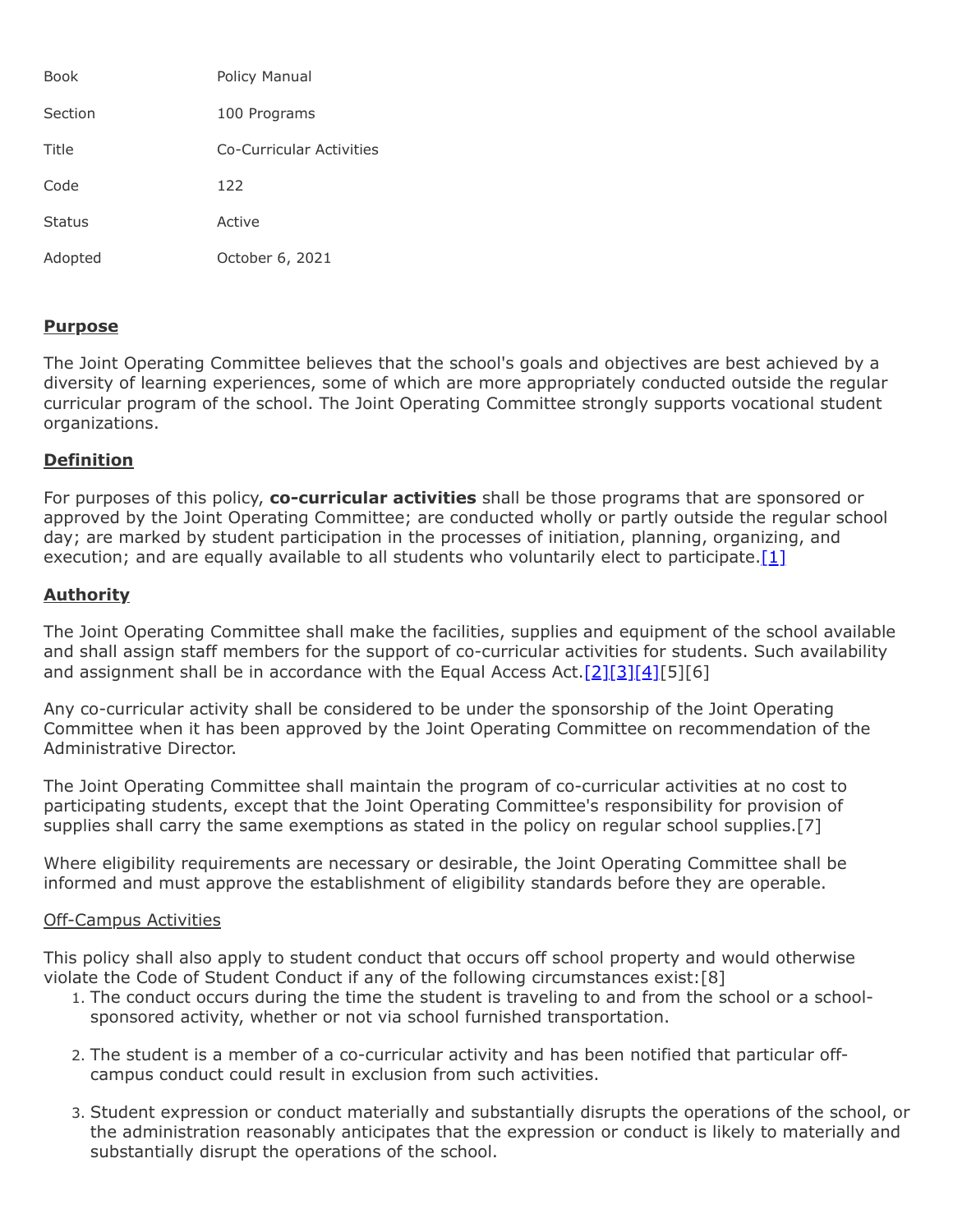- 4. The conduct has a direct nexus to attendance at the school or a school-sponsored activity, for example, a transaction conducted outside of the school pursuant to an agreement made in the school, that would violate the Code of Student Conduct if conducted in the school.
- 5. The conduct involves the theft or vandalism of school property.
- 6. There is otherwise a nexus between the proximity or timing of the conduct in relation to the student's attendance at the school or school-sponsored activities.

## **Delegation of Responsibility**

The Administrative Director or designee shall develop administrative regulations to implement the cocurricular activities program.

## **Guidelines**

Guidelines shall ensure that the program of co-curricular activities:

- 1. Assesses the needs and interests of and is responsive to students.
- 2. Ensures provision of competent guidance and supervision by staff.
- 3. Guards against exploitation of students.
- 4. Provides a variety of experiences and diversity of organizational models.
- 5. Provides for continuing evaluation of the program and its components.
- 6. Ensures that all co-curricular activities are open to all students and that all students are fully informed of the opportunities open to them. $[1][9]$  $[1][9]$

## Equal Access Act

The school shall provide secondary students the opportunity for noncurriculum-related student groups to meet on the school premises during noninstructional time for the purpose of conducting a meeting within the limited open forum on the basis of religious, political, philosophical, or other content of the speech at such meetings. Such meetings must be voluntary, student-initiated, and not sponsored in any way by the school, its agents or employees. $[2]$ 

The meetings cannot materially and substantially interfere with the orderly conduct of the educational activities in the school.

The Administrative Director or designee shall establish the length of sessions, number per week, and other limitations deemed reasonably necessary.

The school retains the authority to maintain order and discipline on school premises in order to protect the well-being of students and employees and to ensure that student attendance at such meetings is voluntary.